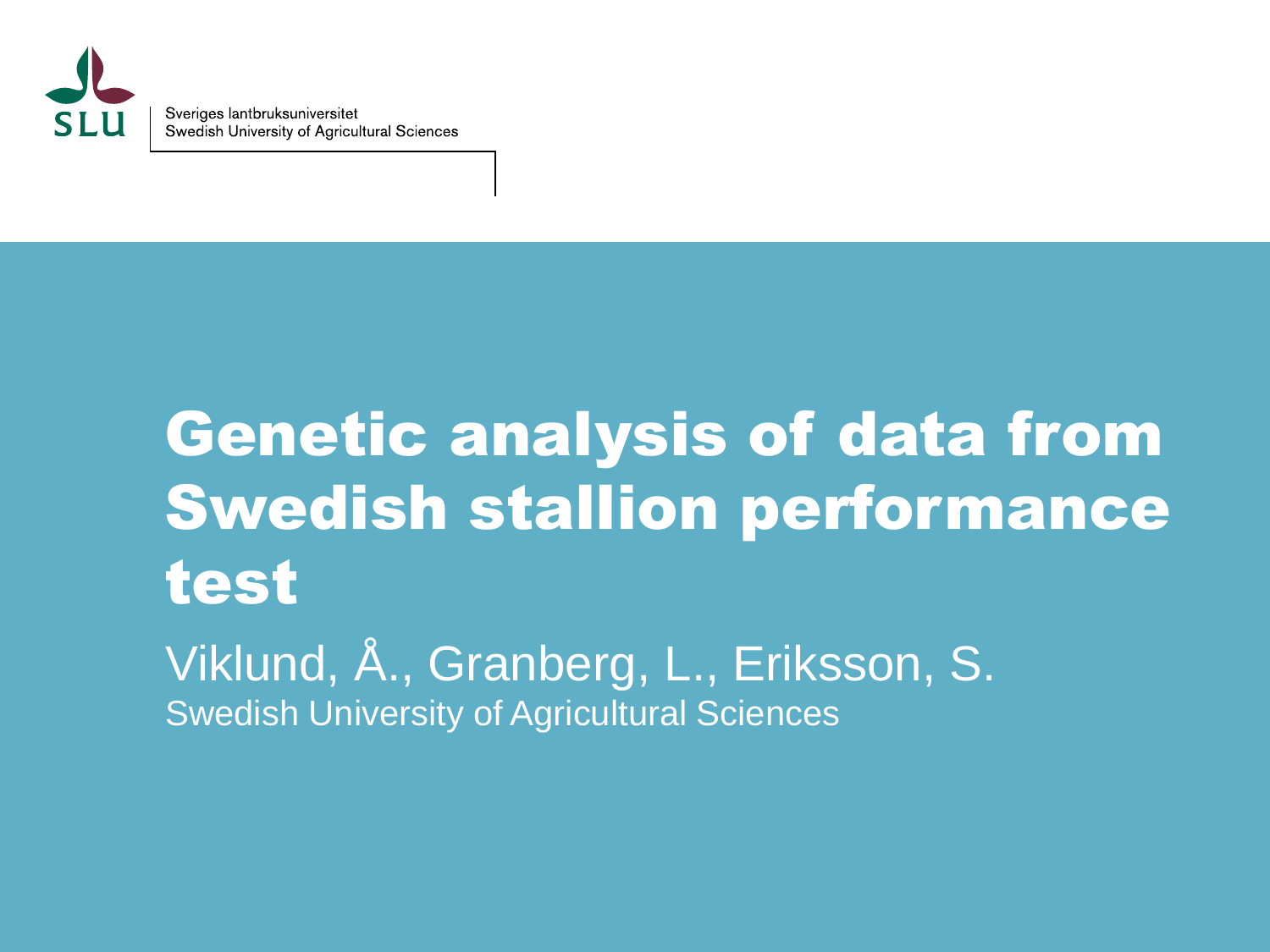

# Swedish Warmblood



71,000 horses 4,400 covered mares (2017)

"Internationally competitive horses in dressage, show jumping or eventing"

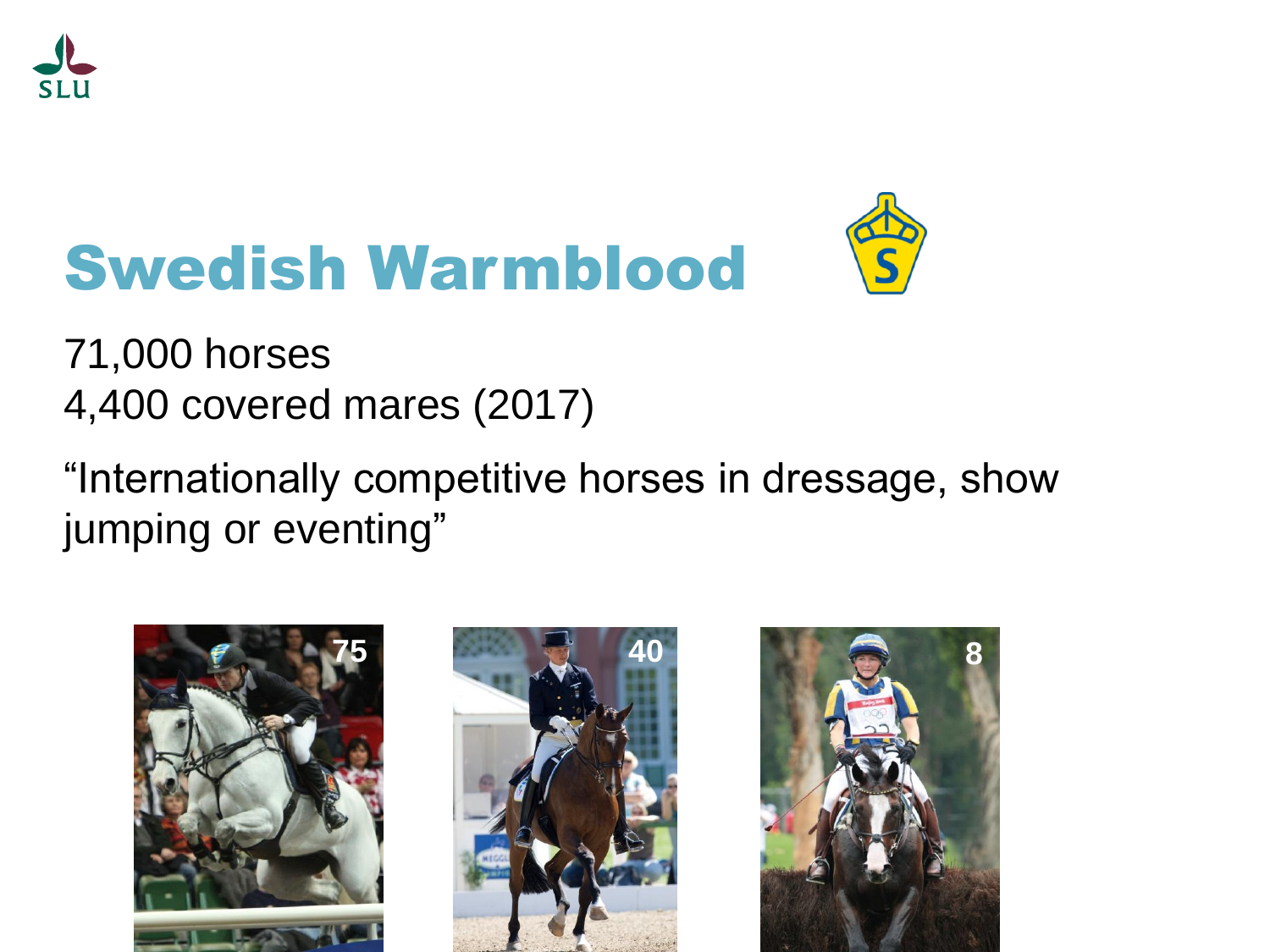

### Stallion Performance Test

#### Introduced in the early 80'ies

Station test

Most important step in breeding program

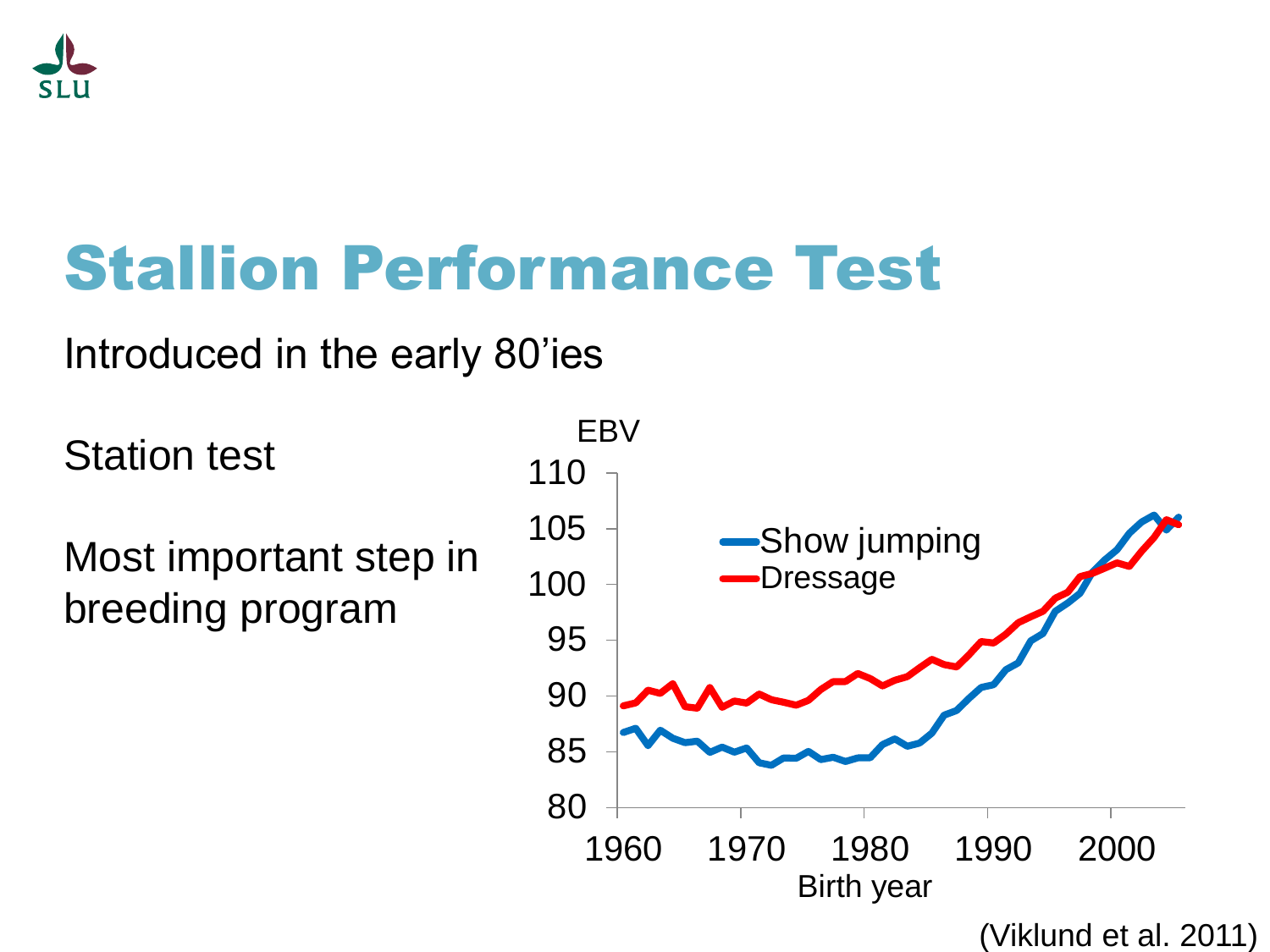

### Stallion Performance Test

Important changes in 2002:

Shorter test – one week

3-year-old stallions can be temporarily approved

Test divided into two phases with specialization in second phase

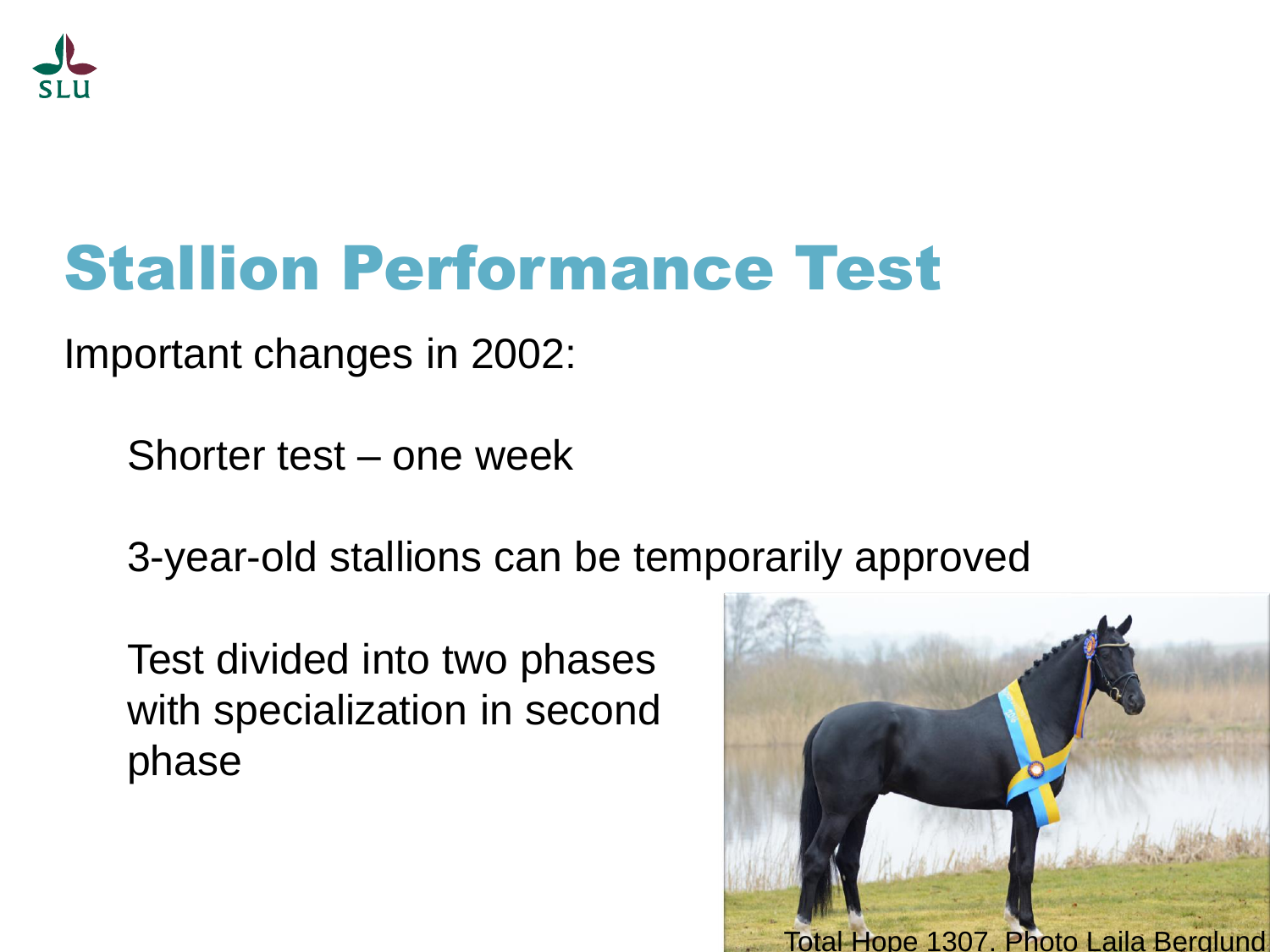

### Aim

#### Estimate genetic parameters for SPT traits 2002-2017

Estimate genetic correlations between SPT and competition traits

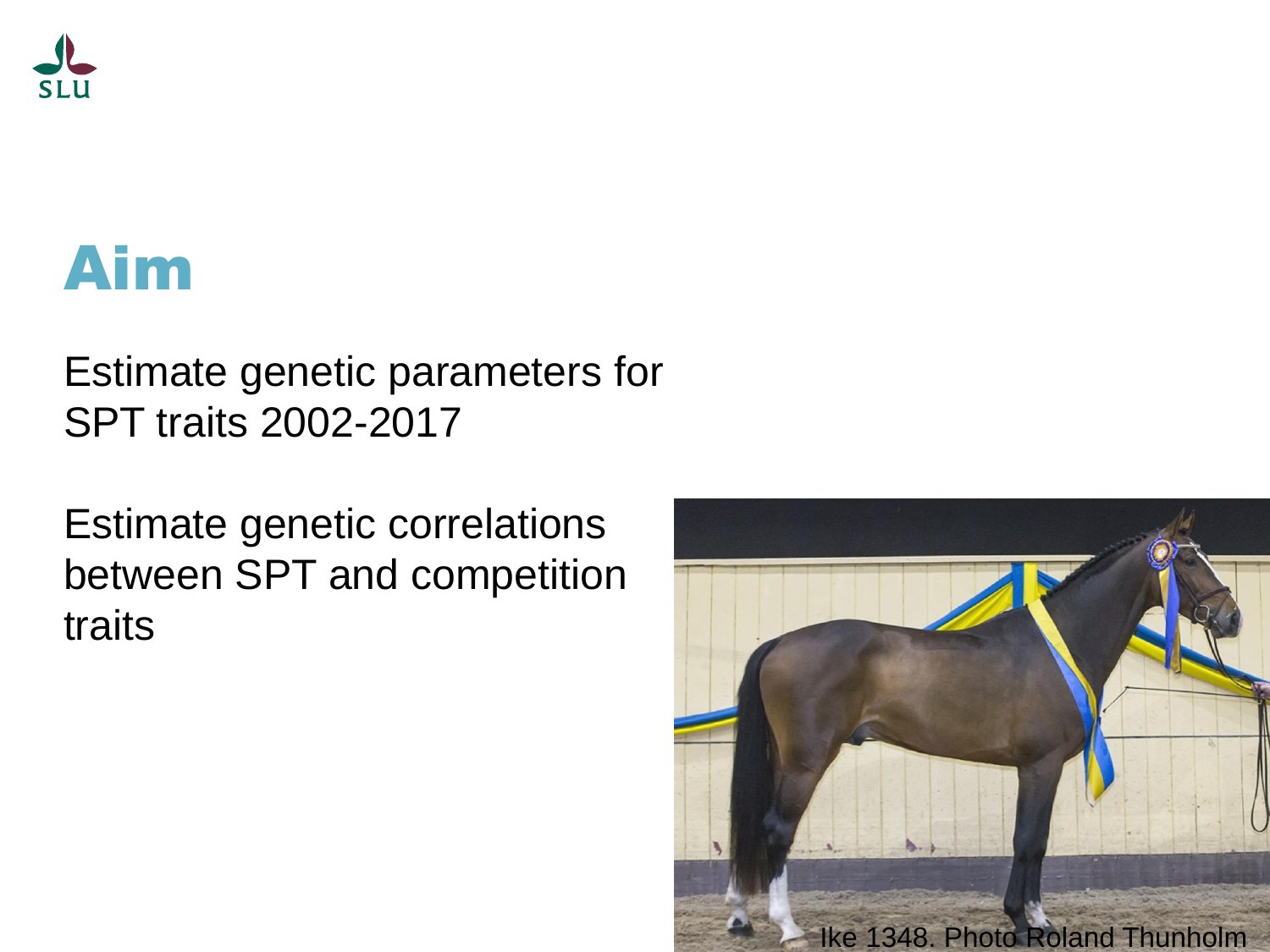

### SPT data 2002-2017

569 stallions (660 test results), 174 approved

| Stallions originated from 20 studbooks                                     | Studbook     | <b>Proportion</b> |  |
|----------------------------------------------------------------------------|--------------|-------------------|--|
|                                                                            | <b>SWB</b>   | 46%               |  |
|                                                                            | <b>KWPN</b>  | 11%               |  |
| <b>Traits</b><br>conformation<br>type, head-neck-body, correctness of legs | <b>HANN</b>  | 11%               |  |
|                                                                            | <b>OLDBG</b> | 11%               |  |
|                                                                            | <b>HOLST</b> | 7%                |  |
| gaits                                                                      | Other        | 14%               |  |
| walk, trot and canter (under rider)                                        |              |                   |  |
| jumping                                                                    |              |                   |  |
| technique & capacity and general impression (free or under rider)          |              |                   |  |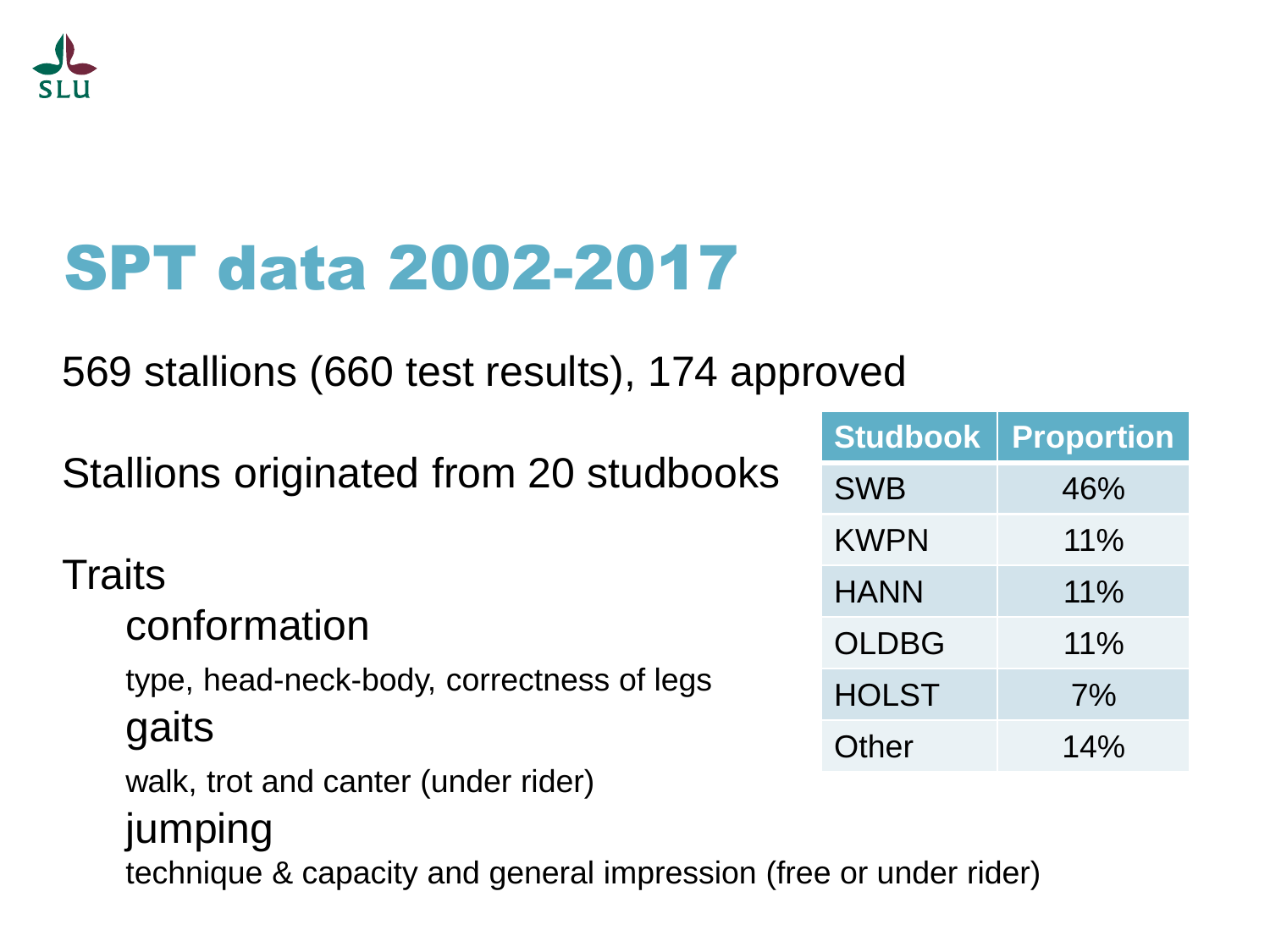

### Competition data

#### 50,943 horses born 1980-2012

432 stallions with SPT data 6,771 offspring to stallions with SPT data

**Traits** 

#### dressage and show jumping

lifetime accumulated points transformed with 10-log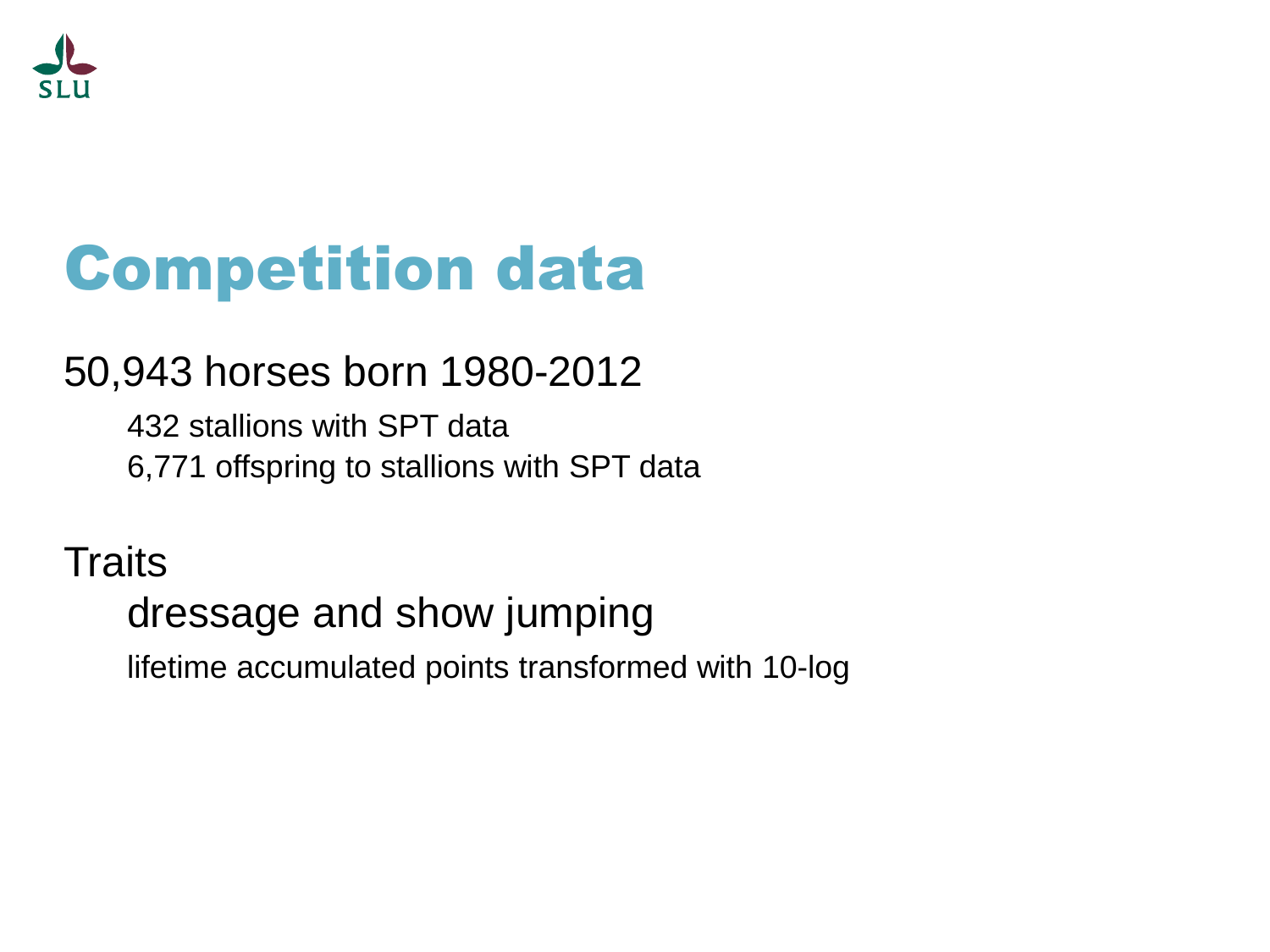

### Statistical models

SPT

 $y = year + age + stallion + perm. env. + residual$ 

**Competition** 

 $y =$  birth year + sex + horse + residual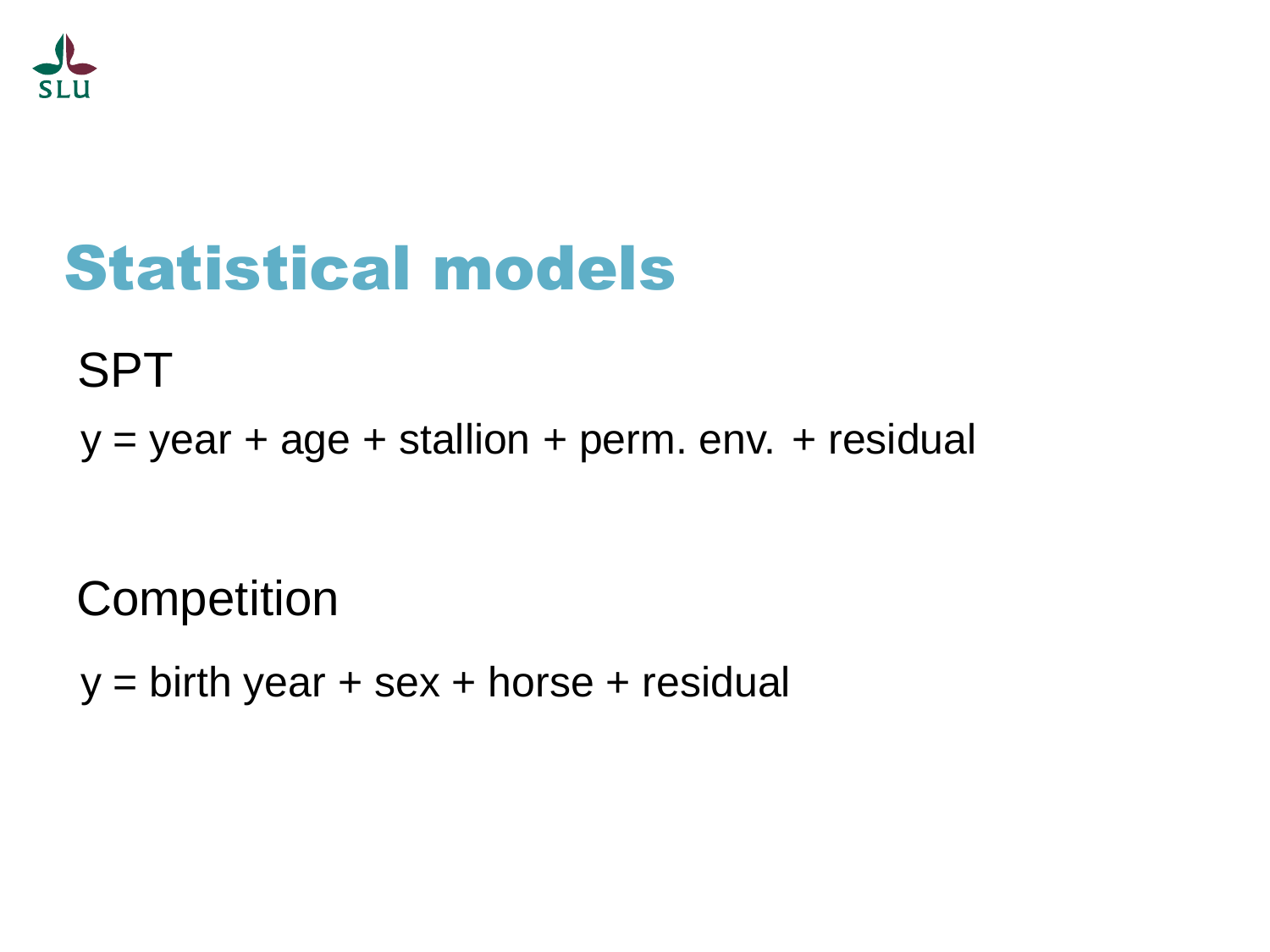

### Genetic parameters SPT

| <b>Trait</b>        |                           | <b>Heritability</b> |
|---------------------|---------------------------|---------------------|
| <b>Conformation</b> | <b>Type</b>               | 0.57                |
|                     | Head-neck-body            | 0.34                |
|                     | Correctness of legs       | 0.04                |
| <b>Gaits</b>        | <b>Walk</b>               | 0.44                |
|                     | Trot                      | 0.62                |
|                     | Canter                    | 0.49                |
| <b>Jumping</b>      | Technique & capacity      | 0.55                |
|                     | <b>General impression</b> | 0.50                |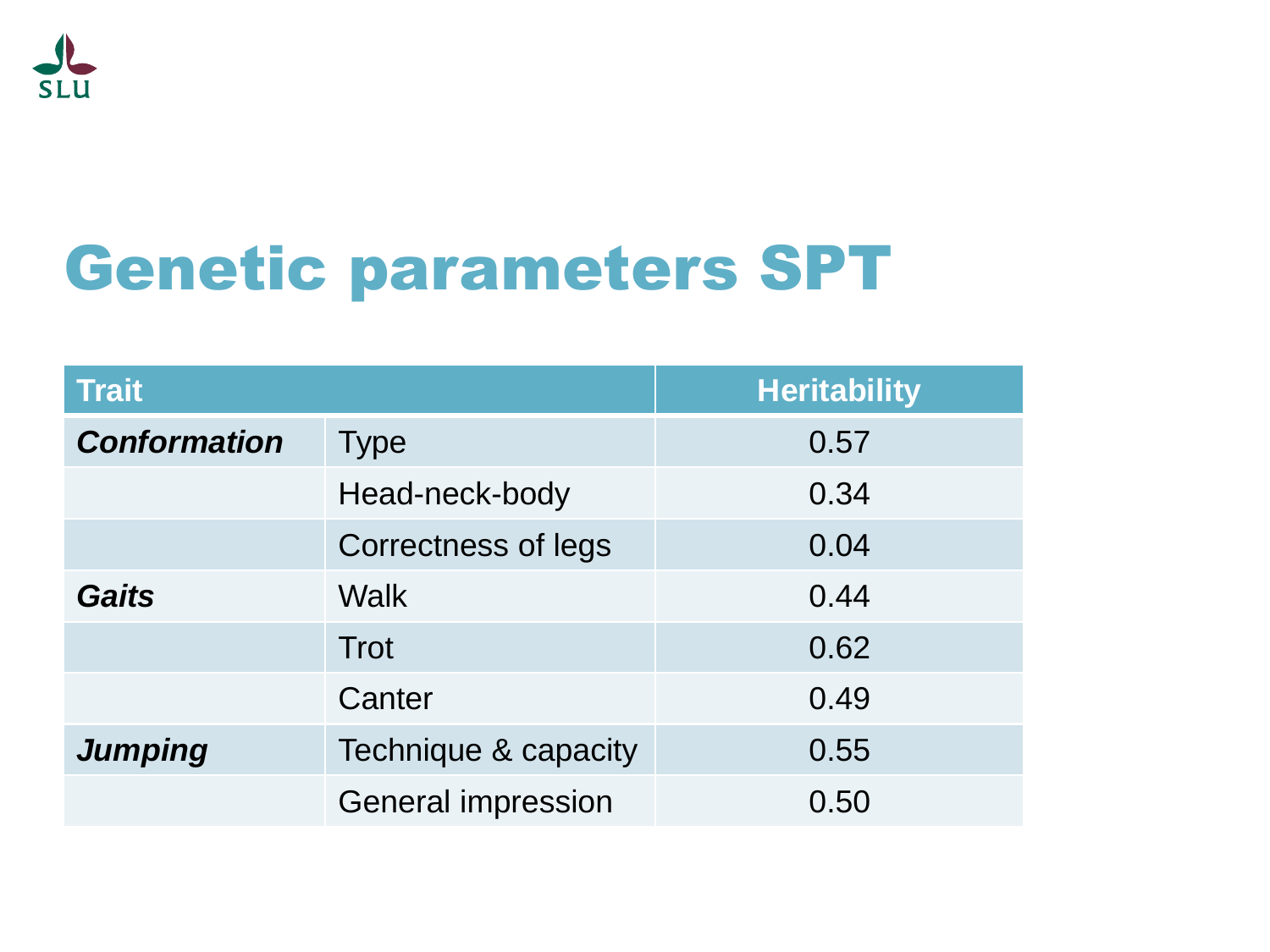

### Genetic correlations between SPT and competition

|                           | <b>Dressage</b> | <b>Show jumping</b> |
|---------------------------|-----------------|---------------------|
| <b>Gaits</b>              |                 |                     |
| <b>Walk</b>               | 0.73            |                     |
| <b>Trot</b>               | 0.75            |                     |
| Canter                    | 0.79            |                     |
| <b>Jumping</b>            |                 |                     |
| Technique & capacity      |                 | 0.74                |
| <b>General impression</b> |                 | 0.68                |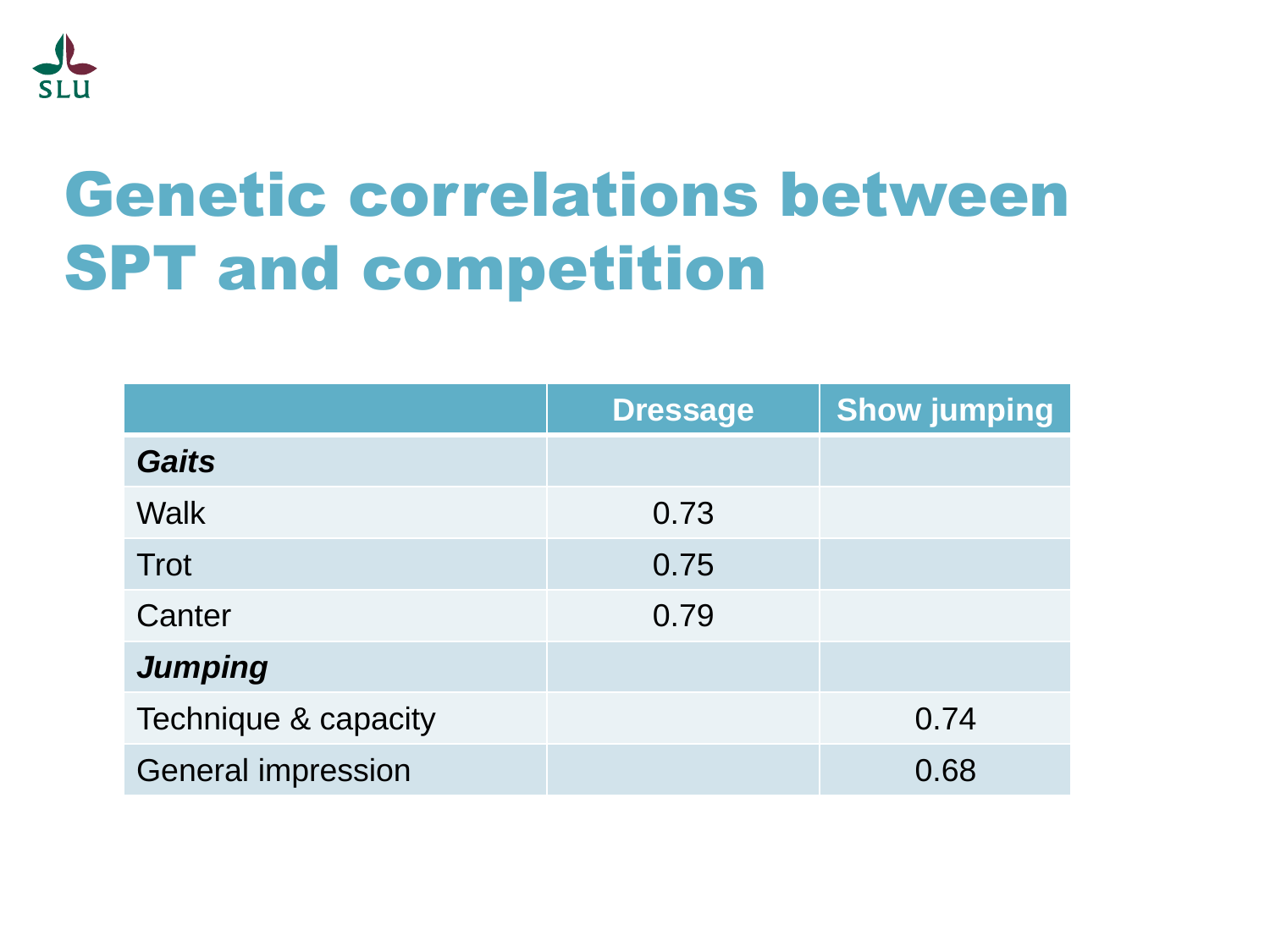

### Relationship between stallions

|                              | <b>Average relationship (%)</b> |
|------------------------------|---------------------------------|
| Jumping stallions            | 3.3                             |
| Dressage stallions           | 2.5                             |
| Jumping & dressage stallions | $\Omega$ 7                      |





Photos: Roland Thunholm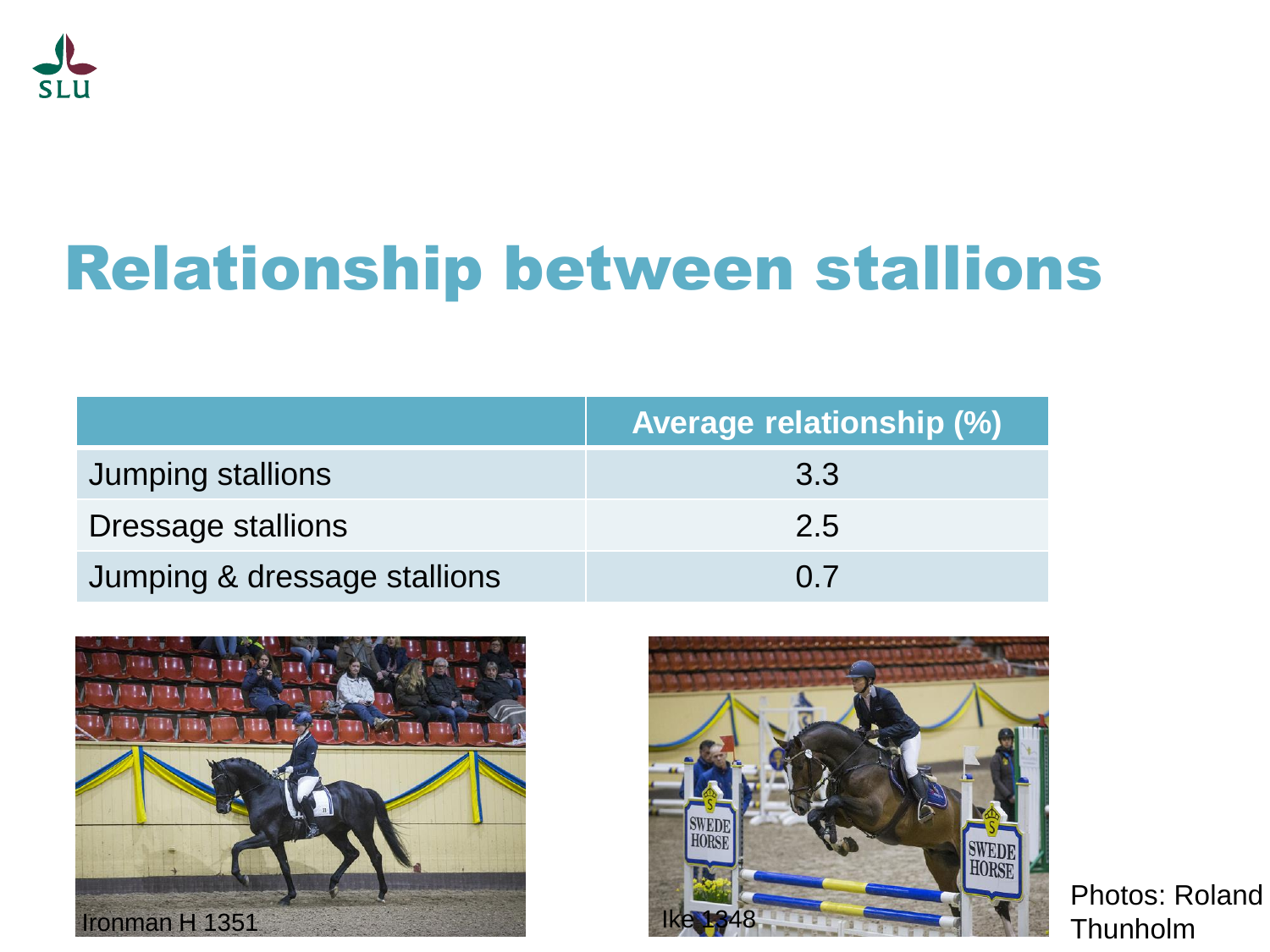

### Average relationship within and between groups of dressage and show jumping horses